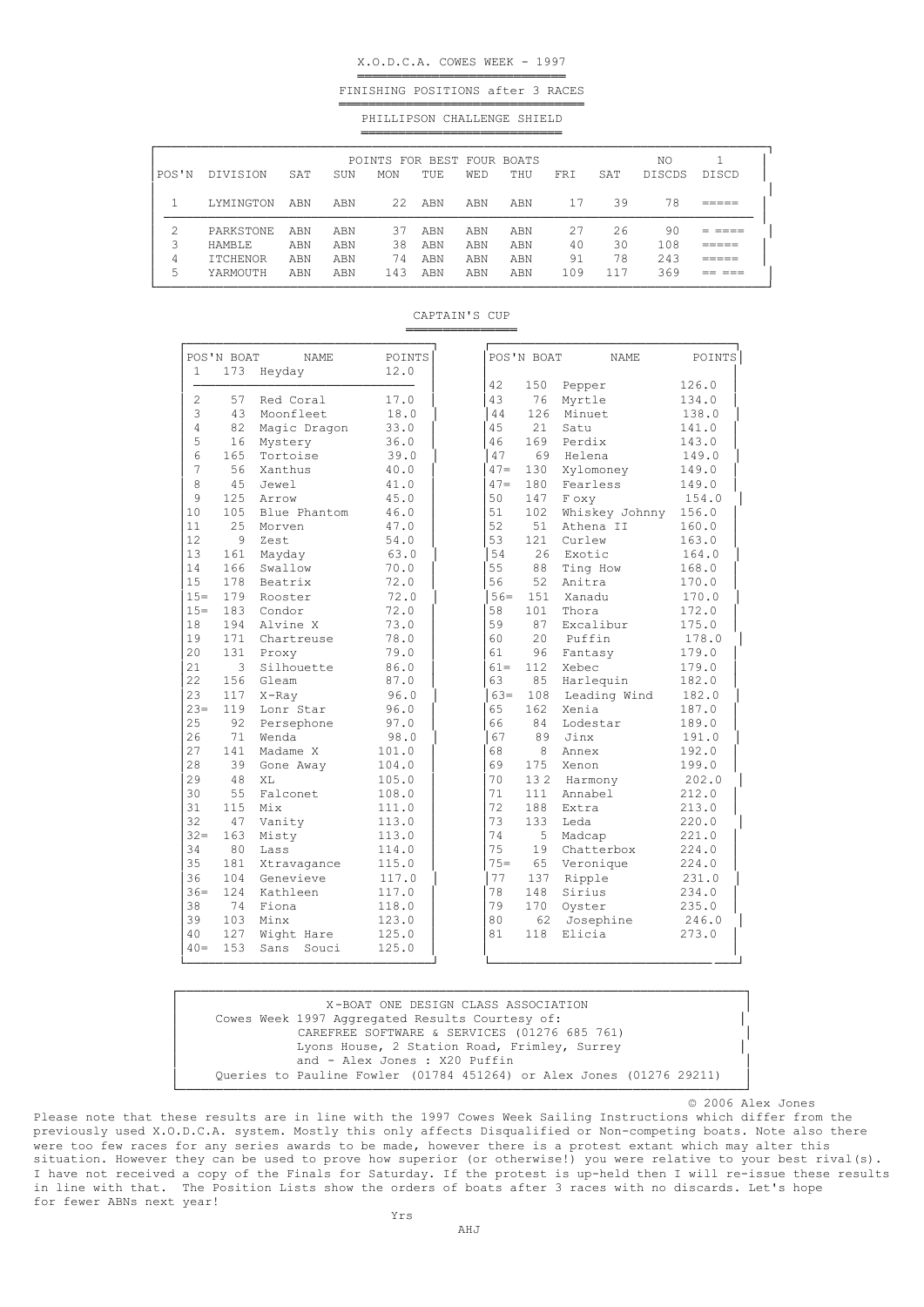| COWES                         |                                                                                |                              |
|-------------------------------|--------------------------------------------------------------------------------|------------------------------|
|                               | POINTS<br>RACES                                                                | POINTS TOTALS                |
| PROVISIONAL OR FINAL          | F<br>P<br>F<br>F<br>F<br>F<br>F                                                | POSITION<br>NO.              |
| DAY                           | TU<br>WE TH FR SA<br>SA SU MO                                                  | LIST<br>$DIS -$<br>$DIS-$    |
| DATE                          | 3<br>8<br>9<br>$\mathcal{P}$<br>.5<br>6<br>4                                   | CARDS<br>CARD                |
| BOAT<br>NAME                  |                                                                                | POINTS<br>POS'N BOAT<br>NAME |
|                               |                                                                                | 160.0<br>51<br>Athena II     |
| 20 Puffin                     | AB AB 68 AB AB AB 65 45                                                        | 178                          |
| 51 Athena II                  | AB AB 70 AB AB AB 50 40                                                        | 160<br>178.0<br>Puffin<br>20 |
|                               |                                                                                |                              |
|                               |                                                                                |                              |
| <b>HAMBLE</b>                 |                                                                                |                              |
|                               |                                                                                |                              |
|                               | RACES<br>POINTS                                                                | POINTS TOTALS                |
| DD OIIT O TONIA T<br>$AD$ $D$ | $\blacksquare$<br>$\blacksquare$<br>$\overline{ }$<br>$\overline{\phantom{0}}$ | DOOTMT ON<br>$\sim$<br>270   |

| PROVISIONAL OR FINAL       | F                         | F   | F              | F           | F  | F                    | F       | P   | NO.     |                 |         |            | POSITION                |        |
|----------------------------|---------------------------|-----|----------------|-------------|----|----------------------|---------|-----|---------|-----------------|---------|------------|-------------------------|--------|
| DAY                        | SA SU MO TU               |     |                |             | WЕ | TH FR SA             |         |     | $DIS -$ | $DIS-$          |         |            | LIST                    |        |
| DATE                       | $\mathcal{P}$             | 3   | $\overline{4}$ | 5           | 6  |                      | 8       | 9   | CARDS   | CARD            |         |            |                         |        |
| <b>BOAT</b><br><b>NAME</b> |                           |     |                |             |    |                      |         |     |         |                 |         | POS'N BOAT | <b>NAME</b>             | POINTS |
|                            |                           |     |                |             |    |                      |         |     |         |                 |         | 57         | Red Coral               | 17.0   |
| 19 Chatterbox              | AB AB NC AB AB AB $42 ==$ |     |                |             |    |                      |         |     | 224     | $=$ $=$ $=$ $=$ |         |            | ----------------------- |        |
| 21 Satu                    | AB AB 52 AB AB AB 58      |     |                |             |    |                      |         | -31 | 141     | $=$ $=$ $=$ $=$ | 2.      | 82         | Magic Dragon            | 33.0   |
| 57 Red Coral               | AB                        | AB  |                | 10 AB AB AB |    |                      | - 5     |     | 17      | $=$ $=$ $=$ $=$ | 3       | 105        | Blue Phantom            | 46.0   |
| 62 Josephine               | AB AB                     |     |                |             |    | 73 AB AB AB          | $ND ==$ |     | 246     | $=$ $=$ $=$ $=$ | 4       | 166        | Swallow                 | 70.0   |
| 71 Wenda                   | AB                        | AB  |                |             |    | 44 AB AB AB 39 15    |         |     | 98      | $------$        | 5       | 179        | Rooster                 | 72.0   |
| 80 Lass                    | AB                        |     |                |             |    | AB 18 AB AB AB 14 RE |         |     | 114     | $=$ $=$ $=$ $=$ | 6       | 171        | Chartreuse              | 78.0   |
| 82 Magic Dragon            | AB                        | AB  |                |             |    | 7 AB AB AB 19        |         |     | 33      | =====           |         | 71         | Wenda                   | 98.0   |
| 84 Lodestar                | AB AB NC AB AB AB 59 39   |     |                |             |    |                      |         |     | 189     | $=$ $=$ $=$ $=$ | 8       | 80         | Lass                    | 114.0  |
| 96 Fantasy                 | AB                        | AB  |                |             |    | 71 AB AB AB 51 57    |         |     | 179     | =====           | $\circ$ | 124        | Kathleen                | 117.0  |
| 105 Blue Phantom           | AB                        | AB. |                |             |    | 12 AB AB AB 24 10    |         |     | 46      | $=$ $=$ $=$ $=$ | 10      | 127        | Wight Hare              | 125.0  |
| 108 Leading Wind           | <b>AB</b>                 | AB  |                |             |    | 9 AB AB AB ND NC     |         |     | 182     | =====           | 11      | 150        | Pepper                  | 126.0  |
| 118 Elicia                 | $AB AB == AB AB AB == ==$ |     |                |             |    |                      |         |     | 273     | $=$ $=$ $=$ $=$ | 12      | 21         | Satu                    | 141.0  |
| 124 Kathleen               | AB AB 45 AB AB AB 36 36   |     |                |             |    |                      |         |     | 117     | $=$ $=$ $=$ $=$ | 13      | 180        | Fearless                | 149.0  |
| 127 Wight Hare             | AB                        | AB  |                |             |    | 42 AB AB AB 56 27    |         |     | 125     | $=$ $=$ $=$ $=$ | 14      | 96         | Fantasy                 | 179.0  |
| 150 Pepper                 | AB                        |     |                |             |    | AB 43 AB AB AB 57 26 |         |     | 126     | =====           | 15      | 108        | Leading Wind            | 182.0  |
| 166 Swallow                | AB                        | AB  |                | 15 AB AB AB |    |                      | 9       | 46  | 70      | $=$ $=$ $=$ $=$ | 16      | 84         | Lodestar                | 189.0  |
| 171 Chartreuse             | AB                        | AB  |                |             |    | 34 AB AB AB 12 32    |         |     | 78      | $=$ $=$ $=$ $=$ | 17      | 19         | Chatterbox              | 224.0  |
| 179 Rooster                | AB                        | AB  |                |             |    | 40 AB AB AB 21 11    |         |     | 72      | =====           | 18      | 62         | Josephine               | 246.0  |
| 180 Fearless               | AB AB 53 AB AB AB 41 55   |     |                |             |    |                      |         |     | 149     | =====           | 19      | 118        | Elicia                  | 273.0  |

|                |            | POSITION<br>LIST                                  |        |
|----------------|------------|---------------------------------------------------|--------|
|                | POS'N BOAT | NAME                                              | POINTS |
| 1              |            | 57 Red Coral<br>================================= | 17.0   |
| 2              |            | 82 Magic Dragon 33.0                              |        |
| 3              |            | 105 Blue Phantom 46.0                             |        |
| $\overline{4}$ |            | 166 Swallow                                       | 70.0   |
| 5              |            | 179 Rooster                                       | 72.0   |
| 6              |            | 171 Chartreuse                                    | 78.0   |
| 7              |            | 71 Wenda                                          | 98.0   |
| 8              |            | 80 Lass                                           | 114.0  |
| 9              |            | 124 Kathleen                                      | 117.0  |
| 10             | 127        | Wight Hare                                        | 125.0  |
| 11             | 150        | Pepper                                            | 126.0  |
| 12             | 21         | Satu                                              | 141.0  |
| 13             |            | 180 Fearless                                      | 149.0  |
| 14             | 96         | Fantasy                                           | 179.0  |
| $15 -$         | 108        | Leading Wind 182.0                                |        |
| 16             | 84         | Lodestar                                          | 189.0  |
| 17             |            | 19 Chatterbox                                     | 224.0  |
| 18             |            | 62 Josephine                                      | 246.0  |
| 19             | 118        | Elicia                                            | 273.0  |

| ٠<br>۱<br>$\sim$<br>M.<br>۰. |
|------------------------------|
|------------------------------|

| _________ |  |  |  |
|-----------|--|--|--|
| ________  |  |  |  |
|           |  |  |  |

| ========             |                         |                   |                   |   |                |     |      |         |                 |        |            |                                |        |  |
|----------------------|-------------------------|-------------------|-------------------|---|----------------|-----|------|---------|-----------------|--------|------------|--------------------------------|--------|--|
|                      |                         |                   | POINTS            |   | RACES          |     |      |         | POINTS TOTALS   |        |            |                                |        |  |
| PROVISIONAL OR FINAL | F                       | F<br>F            | F                 | F | F              | F   | P    | NO.     | $\overline{1}$  |        |            | POSITION                       |        |  |
| DAY                  | SA SU MO                |                   | TU                |   | WE TH          | FR  | SA   | $DIS -$ | $DIS-$          |        | LIST       |                                |        |  |
| DATE                 | $\mathcal{P}$           | 3<br>4            | .5                | 6 |                | 8   | 9    | CARDS   | CARD            |        |            |                                |        |  |
| BOAT<br>NAME         |                         |                   |                   |   |                |     |      |         |                 |        | POS'N BOAT | NAME                           | POINTS |  |
|                      |                         |                   |                   |   |                |     |      |         |                 |        |            | 16 Mystery                     | 36.0   |  |
| 16 Mystery           | AB AB 14 AB AB AB 18    |                   |                   |   |                |     | 4    | 36      | $=$ $=$ $=$ $=$ |        |            | ============================== |        |  |
| 26 Exotic            | AB AB 29 AB AB AB 44 NC |                   |                   |   |                |     |      | 164     | $=$ $=$ $=$ $=$ | 2.     | 141        | Madame X                       | 101.0  |  |
| 39 Gone Away         | AB<br>AB                |                   | 30 AB AB AB 22 52 |   |                |     |      | 104     | =====           | 3      | 39         | Gone Away                      | 104.0  |  |
| 52 Anitra            | AB<br>AB.               |                   | 46 AB AB AB PS    |   |                |     | 42   | 170     | $=$ $=$ $=$ $=$ | 4      | 181        | Xtravagance                    | 115.0  |  |
| 101 Thora            | AB AB                   |                   | 36 AB AB AB 45 NC |   |                |     |      | 172     | $=$ $=$ $=$ $=$ | 5      | 104        | Genevieve                      | 117.0  |  |
| 103 Minx             | AB AB                   |                   | 55 AB AB AB 33    |   |                |     | 35   | 123     | $=$ $=$ $=$ $=$ | 6      | 103        | Minx                           | 123.0  |  |
| 104 Genevieve        | AB<br>AB                |                   | 26 AB AB AB ND    |   |                |     | 9    | 117     | $=$ $=$ $=$ $=$ |        | 169        | Perdix                         | 143.0  |  |
| 111 Annabel          | AB AB 39 AB AB AB PS    |                   |                   |   |                |     | - NC | 212     | —————           | 8      | 121        | Curlew                         | 163.0  |  |
| 112 Xebec            | AB<br>AB                |                   | 6 AB AB AB RE NC  |   |                |     |      | 179     | $=$ $=$ $=$ $=$ | 9      | 26         | Exotic                         | 164.0  |  |
| 121 Curlew           | AB<br>AB.               |                   | 54 AB AB AB 55 54 |   |                |     |      | 163     | $=$ $=$ $=$ $=$ | 10     | 52         | Anitra                         | 170.0  |  |
| 132 Harmony          | AB AB 50 AB AB AB       |                   |                   |   |                | -61 | -NC  | 202     | $=$ $=$ $=$ $=$ | $10 =$ | 151        | Xanadu                         | 170.0  |  |
| 141 Madame X         | AB<br>AB                | 2.8               | AB AB AB 20       |   |                |     | -53  | 101     | $=$ $=$ $=$ $=$ | 12     | 101        | Thora                          | 172.0  |  |
| 151 Xanadu           | AB                      | AB 57 AB AB AB 63 |                   |   |                |     | .50  | 170     | $=$ $=$ $=$ $=$ | 13     | 112        | Xebec                          | 179.0  |  |
| 169 Perdix           | AB<br>AB                |                   | 66 AB AB AB       |   |                | 47  | 30   | 143     | $=$ $=$ $=$ $=$ | 14     | 132        | Harmony                        | 202.0  |  |
| 181 Xtravagance      | AB<br>AB                | 47                |                   |   | AB AB AB 31 37 |     |      | 115     | $=$ $=$ $=$ $=$ | 15     | 111        | Annabel                        | 212.0  |  |
| 188 Extra            | AB                      | AB RE AB AB AB 40 |                   |   |                |     | $=$  | 213     | $=$ $=$ $=$ $=$ | 16     | 188        | Extra                          | 213.0  |  |

╘════════════════════════╛ └─────────────────────────────────┘

╘════════════════════════╛ └────────────────────── ───────────┘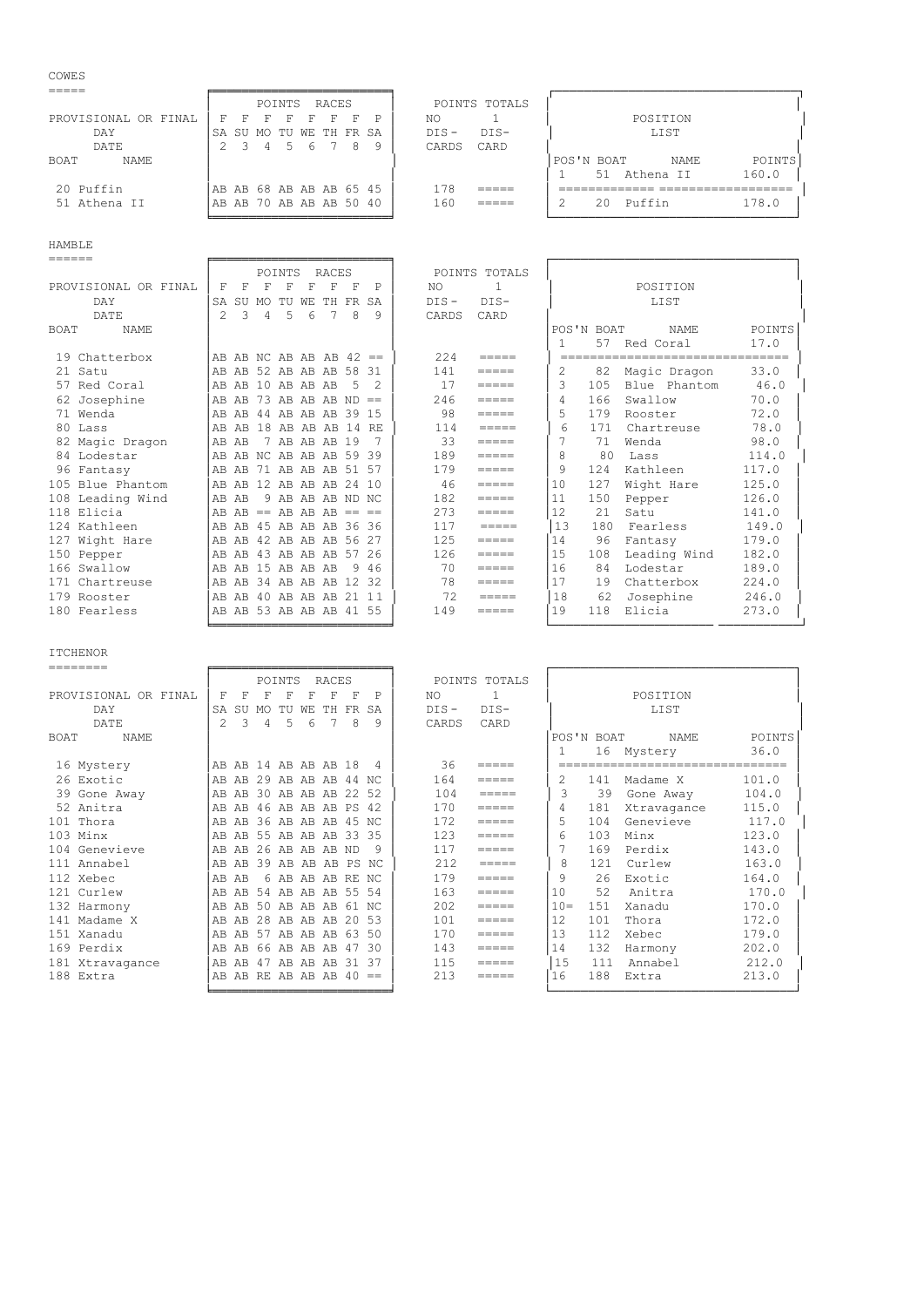## LYMINGTON<br>=========

| =========                   |                                                                                                                                                        |                                                                                                                                                                                                                                                                                                                                                                                                                                                                                                                         |  |
|-----------------------------|--------------------------------------------------------------------------------------------------------------------------------------------------------|-------------------------------------------------------------------------------------------------------------------------------------------------------------------------------------------------------------------------------------------------------------------------------------------------------------------------------------------------------------------------------------------------------------------------------------------------------------------------------------------------------------------------|--|
|                             | POINTS<br>RACES                                                                                                                                        | POINTS TOTALS                                                                                                                                                                                                                                                                                                                                                                                                                                                                                                           |  |
| PROVISIONAL OR FINAL        | F<br>F<br>$\mathbf{F}$<br>P<br>F<br>F<br>F<br>F                                                                                                        | NO.<br>$\mathbf{1}$<br>POSITION                                                                                                                                                                                                                                                                                                                                                                                                                                                                                         |  |
| DAY                         | TH FR<br>SA<br>SU<br>MO<br>TU WE<br>SA                                                                                                                 | $DIS-$<br>$DIS -$<br>LIST                                                                                                                                                                                                                                                                                                                                                                                                                                                                                               |  |
| DATE                        | 5<br>7<br>8<br>$\mathcal{P}$<br>$\mathcal{L}$<br>6<br>$\mathsf{Q}$<br>4                                                                                | CARDS<br>CARD                                                                                                                                                                                                                                                                                                                                                                                                                                                                                                           |  |
| <b>BOAT</b><br>NAME.        |                                                                                                                                                        | <b>POINTS</b><br>POS'N BOAT<br><b>NAME</b>                                                                                                                                                                                                                                                                                                                                                                                                                                                                              |  |
|                             |                                                                                                                                                        | 40.0<br>56 Xanthus<br>1                                                                                                                                                                                                                                                                                                                                                                                                                                                                                                 |  |
| 3 Silhouette                | AB AB 27 AB AB AB 38 21                                                                                                                                | 86<br>$=$ $=$ $=$ $=$<br>---------------------------------                                                                                                                                                                                                                                                                                                                                                                                                                                                              |  |
| 8 Annex                     | AB AB 19 AB AB AB PS NC                                                                                                                                | 192<br>2<br>4.5<br>41.0<br>Jewel<br>$=$ $=$ $=$ $=$                                                                                                                                                                                                                                                                                                                                                                                                                                                                     |  |
| 9 Zest                      | AB AB 36 AB AB AB 17<br>$\mathbf{1}$                                                                                                                   | 3<br>54<br>9<br>54.0<br>Zest<br>$=$ $=$ $=$ $=$                                                                                                                                                                                                                                                                                                                                                                                                                                                                         |  |
| 45 Jewel                    | AB AB 25 AB AB AB<br>-8<br>8                                                                                                                           | 41<br>4<br>161<br>63.0<br>Mayday<br>$=$ $=$ $=$ $=$                                                                                                                                                                                                                                                                                                                                                                                                                                                                     |  |
| 48 XL                       | AB 21 AB AB AB 46 38<br>AB                                                                                                                             | 5<br>105<br>178<br>Beatrix<br>72.0<br>$\frac{1}{1} \frac{1}{1} \frac{1}{1} \frac{1}{1} \frac{1}{1} \frac{1}{1} \frac{1}{1} \frac{1}{1} \frac{1}{1} \frac{1}{1} \frac{1}{1} \frac{1}{1} \frac{1}{1} \frac{1}{1} \frac{1}{1} \frac{1}{1} \frac{1}{1} \frac{1}{1} \frac{1}{1} \frac{1}{1} \frac{1}{1} \frac{1}{1} \frac{1}{1} \frac{1}{1} \frac{1}{1} \frac{1}{1} \frac{1}{1} \frac{1}{1} \frac{1}{1} \frac{1}{1} \frac{1}{1} \frac{$                                                                                      |  |
| 56 Xanthus                  | AB AB 16 AB AB AB<br>4 20                                                                                                                              | 40<br>$5 =$<br>183<br>Condor<br>72.0<br>$=$ $=$ $=$ $=$                                                                                                                                                                                                                                                                                                                                                                                                                                                                 |  |
| 69 Helena                   | AB AB 64 AB AB AB 60 25                                                                                                                                | 149<br>7<br>131<br>79.0<br>Proxy<br>$=====$                                                                                                                                                                                                                                                                                                                                                                                                                                                                             |  |
| 76 Myrtle                   | AB AB 56 AB AB AB 27 51                                                                                                                                | 8<br>134<br>3<br>Silhouette<br>86.0<br>$=$ $=$ $=$ $=$                                                                                                                                                                                                                                                                                                                                                                                                                                                                  |  |
| 87 Excalibur                | AB AB 35 AB AB AB NC 49                                                                                                                                | 175<br>9<br>156<br>Gleam<br>87.0<br>$=$ $=$ $=$ $=$                                                                                                                                                                                                                                                                                                                                                                                                                                                                     |  |
| 88 Ting How                 | AB 58 AB AB AB 54 56<br>AB                                                                                                                             | 168<br>10<br>96.0<br>117<br>$X$ -Ray                                                                                                                                                                                                                                                                                                                                                                                                                                                                                    |  |
| 92 Persephone               | 2 NC<br>AB<br>4 AB AB AB<br>AB                                                                                                                         | 97<br>$10 =$<br>119<br>Lonr Star<br>96.0<br>$\frac{1}{1} \frac{1}{1} \frac{1}{1} \frac{1}{1} \frac{1}{1} \frac{1}{1} \frac{1}{1} \frac{1}{1} \frac{1}{1} \frac{1}{1} \frac{1}{1} \frac{1}{1} \frac{1}{1} \frac{1}{1} \frac{1}{1} \frac{1}{1} \frac{1}{1} \frac{1}{1} \frac{1}{1} \frac{1}{1} \frac{1}{1} \frac{1}{1} \frac{1}{1} \frac{1}{1} \frac{1}{1} \frac{1}{1} \frac{1}{1} \frac{1}{1} \frac{1}{1} \frac{1}{1} \frac{1}{1} \frac{$                                                                                |  |
| 102 Whiskey Johnny          | AB AB 59 AB AB AB 53 44                                                                                                                                | 12<br>156<br>97.0<br>92<br>Persephone<br>$\frac{1}{1} \frac{1}{1} \frac{1}{1} \frac{1}{1} \frac{1}{1} \frac{1}{1} \frac{1}{1} \frac{1}{1} \frac{1}{1} \frac{1}{1} \frac{1}{1} \frac{1}{1} \frac{1}{1} \frac{1}{1} \frac{1}{1} \frac{1}{1} \frac{1}{1} \frac{1}{1} \frac{1}{1} \frac{1}{1} \frac{1}{1} \frac{1}{1} \frac{1}{1} \frac{1}{1} \frac{1}{1} \frac{1}{1} \frac{1}{1} \frac{1}{1} \frac{1}{1} \frac{1}{1} \frac{1}{1} \frac{$                                                                                   |  |
| 117 X-Ray                   | 3 AB AB AB 11 RE<br>AB AB                                                                                                                              | 13<br>96<br>48<br>105.0<br>XL<br>$\begin{array}{cccccccccc} \multicolumn{2}{c}{} & \multicolumn{2}{c}{} & \multicolumn{2}{c}{} & \multicolumn{2}{c}{} & \multicolumn{2}{c}{} & \multicolumn{2}{c}{} & \multicolumn{2}{c}{} & \multicolumn{2}{c}{} & \multicolumn{2}{c}{} & \multicolumn{2}{c}{} & \multicolumn{2}{c}{} & \multicolumn{2}{c}{} & \multicolumn{2}{c}{} & \multicolumn{2}{c}{} & \multicolumn{2}{c}{} & \multicolumn{2}{c}{} & \multicolumn{2}{c}{} & \multicolumn{2}{c}{} & \multicolumn{2}{c}{} & \mult$ |  |
| 119 Lonr Star               | 2 AB AB AB<br>3NC<br>AB<br>AB                                                                                                                          | 96<br>14<br>163<br>Misty<br>113.0<br>=====                                                                                                                                                                                                                                                                                                                                                                                                                                                                              |  |
| 131 Proxy                   | AB AB 23 AB AB AB 32 24                                                                                                                                | 15<br>79<br>76<br>Myrtle<br>134.0<br>$=$ $=$ $=$ $=$                                                                                                                                                                                                                                                                                                                                                                                                                                                                    |  |
| 156 Gleam                   | AB AB 41 AB AB AB 29 17                                                                                                                                | 87<br>16<br>69<br>Helena<br>149.0<br>=====                                                                                                                                                                                                                                                                                                                                                                                                                                                                              |  |
| 161 Mayday                  | AB AB 24 AB AB AB 10 29                                                                                                                                | 63<br>17<br>Whiskey Johnny<br>102<br>156.0<br>$=$ $=$ $=$ $=$                                                                                                                                                                                                                                                                                                                                                                                                                                                           |  |
| 163 Misty                   | AB AB 72 AB AB AB 28 13                                                                                                                                | 113<br>18<br>88<br>Ting How<br>168.0<br>$=$ $=$ $=$ $=$                                                                                                                                                                                                                                                                                                                                                                                                                                                                 |  |
| 170 Oyster                  | AB AB 62 AB AB AB ND NC                                                                                                                                | 235<br>19<br>87<br>Excalibur<br>175.0<br>$=$ $=$ $=$ $=$                                                                                                                                                                                                                                                                                                                                                                                                                                                                |  |
| 175 Xenon                   | AB AB 17 AB AB AB NC $==$                                                                                                                              | 20<br>8<br>192.0<br>199<br>Annex<br>$=$ $=$ $=$ $=$                                                                                                                                                                                                                                                                                                                                                                                                                                                                     |  |
| 178 Beatrix                 | AB AB 22 AB AB AB 16 34                                                                                                                                | 2.1<br>72<br>199.0<br>175<br>Xenon                                                                                                                                                                                                                                                                                                                                                                                                                                                                                      |  |
| 183 Condor                  | AB AB 13 AB AB AB 26 33                                                                                                                                | 72<br>22<br>170<br>235.0<br>Oyster<br>$=$ $=$ $=$ $=$                                                                                                                                                                                                                                                                                                                                                                                                                                                                   |  |
|                             |                                                                                                                                                        |                                                                                                                                                                                                                                                                                                                                                                                                                                                                                                                         |  |
|                             |                                                                                                                                                        |                                                                                                                                                                                                                                                                                                                                                                                                                                                                                                                         |  |
| PARKSTONE                   |                                                                                                                                                        |                                                                                                                                                                                                                                                                                                                                                                                                                                                                                                                         |  |
| ---------                   |                                                                                                                                                        |                                                                                                                                                                                                                                                                                                                                                                                                                                                                                                                         |  |
|                             | POINTS<br>RACE S                                                                                                                                       | POINTS TOTALS                                                                                                                                                                                                                                                                                                                                                                                                                                                                                                           |  |
| PROVISIONAL OR FINAL<br>max | F<br>F<br>F<br>F<br>F<br>F<br>F<br>P<br>$\sim$ $\sim$<br>$Q_{\text{II}}$ $M_{\text{II}}$ $m_{\text{II}}$ $n_{\text{III}}$<br>$m11$ mm<br>$\sim$ $\sim$ | NO.<br>1<br>POSITION<br>$n + a$<br>$n + a$<br>$+ + \alpha$                                                                                                                                                                                                                                                                                                                                                                                                                                                              |  |
|                             |                                                                                                                                                        |                                                                                                                                                                                                                                                                                                                                                                                                                                                                                                                         |  |

| PROVISIONAL OR FINAL | F             | F     | F | F                       | F | F  | F | P    | NO.     |                 |    |            | POSITION   |        |
|----------------------|---------------|-------|---|-------------------------|---|----|---|------|---------|-----------------|----|------------|------------|--------|
| DAY                  |               |       |   | SA SU MO TU WE TH FR SA |   |    |   |      | $DIS -$ | $DIS-$          |    |            | LIST       |        |
| DATE                 | $\mathcal{P}$ | 3     | 4 | -5                      | 6 | -7 | 8 | 9    | CARDS   | CARD            |    |            |            |        |
| BOAT<br><b>NAME</b>  |               |       |   |                         |   |    |   |      |         |                 |    | POS'N BOAT | NAME       | POINTS |
|                      |               |       |   |                         |   |    |   |      |         |                 |    |            | 173 Heyday | 12.0   |
| 25 Morven            |               |       |   | AB AB 31 AB AB AB 13    |   |    |   | 3    | 47      | =====           |    |            |            |        |
| 43 Moonfleet         |               | AB AB |   | 11 AB AB AB             |   |    |   | 6    | 18      | $=$ $=$ $=$ $=$ |    | 43         | Moonfleet  | 18.0   |
| 47 Vanity            | AB            | AB    |   | 5 AB AB AB DO 22        |   |    |   |      | 113     | $=$ $=$ $=$ $=$ | 3  | 165        | Tortoise   | 39.0   |
| 55 Falconet          | AB.           | AB    |   | 60 AB AB AB 30 18       |   |    |   |      | 108     | $=====$         | 4  | 25         | Morven     | 47.0   |
| 65 Veronique         |               |       |   | AB AB 51 AB AB AB ND NC |   |    |   |      | 224     | $=$ $=$ $=$ $=$ | 5  | 194        | Alvine X   | 73.0   |
| 74 Fiona             |               | AB AB |   | 42 AB AB AB 48 28       |   |    |   |      | 118     | $=$ $=$ $=$ $=$ | 6  | 55         | Falconet   | 108.0  |
| 85 Harlequin         | AB.           |       |   | AB RE AB AB AB 52 48    |   |    |   |      | 182     | == ===          |    | 47         | Vanity     | 113.0  |
| 89 Jinx              |               |       |   | AB AB 65 AB AB AB 35 == |   |    |   |      | 191     | $=$ $=$ $=$ $=$ | 8  | 74         | Fiona      | 118.0  |
| 126 Minuet           | AB            | AB.   |   | 33 AB AB AB ND 23       |   |    |   |      | 138     | $=$ $=$ $=$ $=$ | 9  | 126        | Minuet     | 138.0  |
| 137 Ripple           | AB            |       |   | AB NC AB AB AB 49 NC    |   |    |   |      | 231     | $=$ $=$ $=$ $=$ | 10 | 85         | Harlequin  | 182.0  |
| 165 Tortoise         |               | AB AB |   | 20 AB AB AB             |   |    |   | 7 12 | 39      | =====           | 11 | 89         | Jinx       | 191.0  |
| 173 Heyday           | AB            | AB    |   | 1 AB AB AB              |   |    | 6 |      | 12      | =====           | 12 | 65         | Veronique  | 224.0  |
| 194 Alvine X         |               |       |   | AB AB 32 AB AB AB 25 16 |   |    |   |      | 73      | =====           | 13 | 137        | Ripple     | 231.0  |
|                      |               |       |   |                         |   |    |   |      |         |                 |    |            |            |        |
|                      |               |       |   |                         |   |    |   |      |         |                 |    |            |            |        |
| YARMOUTH             |               |       |   |                         |   |    |   |      |         |                 |    |            |            |        |
| --------             |               |       |   |                         |   |    |   |      |         |                 |    |            |            |        |

| -------              |                                                                                              |
|----------------------|----------------------------------------------------------------------------------------------|
|                      | POINTS TOTALS<br>POINTS<br>RACES                                                             |
| PROVISIONAL OR FINAL | POSITION<br>F<br>P<br>NO.<br>F<br>F<br>F<br>F<br>F<br>F                                      |
| DAY                  | $DTS -$<br>$DIS-$<br>LIST<br>SA<br>TH.<br>FR.<br>SA<br>SU<br>WЕ<br>TU<br>MO.                 |
| DATE                 | 2<br>3<br>5<br>8<br>9<br>CARDS<br>CAR D<br>6<br>4                                            |
| BOAT<br><b>NAME</b>  | POINTS<br>POS'N BOAT<br>NAME                                                                 |
|                      | 125<br>45.0<br>Arrow                                                                         |
| 5 Madcap             | AB AB 48 AB AB AB PS ==<br>2.2.1<br>_____                                                    |
| $115$ Mix            | 111<br>115<br>Mix<br>111.0<br>49 AB AB AB 43 19<br>AB<br>AB.<br>—————                        |
| 125 Arrow            | 4.5<br>125.0<br>3<br>153<br>8 AB AB AB 23 14<br>Souci<br>AB<br>Sans<br>AB<br>$=$ $=$ $=$ $=$ |
| 130 Xylomoney        | 149.0<br>149<br>69 AB AB AB 37 43<br>4<br>130<br>AB<br>Xylomoney<br>AB<br>$=$ $=$ $=$ $=$    |
| 133 Leda             | 5.<br>220<br>154.0<br>AB AB AB $62 ==$<br>147<br>AB.<br>-67<br>Foxy<br>AB<br>=====           |
| 147 Foxy             | 154<br>187.0<br>6<br>162<br>AB 38 AB AB AB 34 RE<br>Xenia<br>AB.<br>=====                    |
| 148 Sirius           | 234<br>220.0<br>133<br>AB AB AB ND NC<br>Leda<br>AB<br>AB<br>-61<br>=====                    |
| 153 Sans Souci       | 125<br>221.0<br>8<br>AB AB 63 AB AB AB 15 47<br>5<br>Madcap<br>=====                         |
| 162 Xenia            | 187<br>9<br>148<br>Sirius<br>234.0<br>AB RE AB AB AB 64 41<br>AB.<br>=====                   |
|                      |                                                                                              |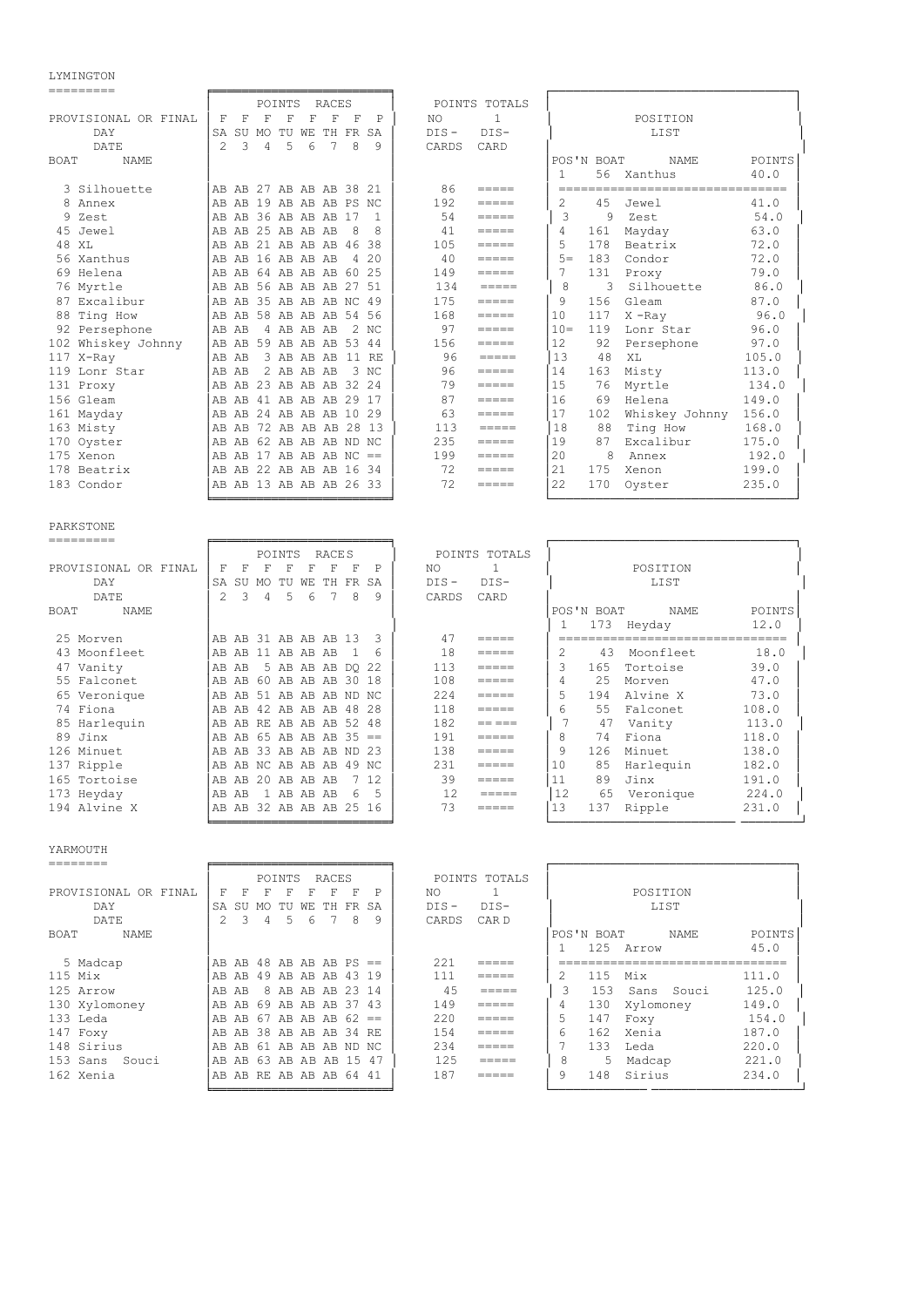| ===============      |                                                                     |                                                                                                                                                                                                                                                                                                                                                                                                                                                                                          |                                 |        |
|----------------------|---------------------------------------------------------------------|------------------------------------------------------------------------------------------------------------------------------------------------------------------------------------------------------------------------------------------------------------------------------------------------------------------------------------------------------------------------------------------------------------------------------------------------------------------------------------------|---------------------------------|--------|
|                      | POINTS<br>RACES                                                     | POINTS TOTALS                                                                                                                                                                                                                                                                                                                                                                                                                                                                            |                                 |        |
| PROVISIONAL OR FINAL | $\mathbf F$<br>F<br>$\mathbf F$<br>$\mathbf{F}$<br>F<br>F<br>F<br>P | NO.<br>1                                                                                                                                                                                                                                                                                                                                                                                                                                                                                 | POSITION                        |        |
| DAY                  | SA SU MO TU WE TH FR SA                                             | $DIS -$<br>$DIS-$                                                                                                                                                                                                                                                                                                                                                                                                                                                                        | LIST                            |        |
| DATE                 | 2<br>3<br>4<br>5<br>6<br>7<br>8<br>9                                | CARDS<br>CARD                                                                                                                                                                                                                                                                                                                                                                                                                                                                            |                                 |        |
| <b>BOAT</b><br>NAME. |                                                                     |                                                                                                                                                                                                                                                                                                                                                                                                                                                                                          | POS'N BOAT<br><b>NAME</b>       | POINTS |
|                      |                                                                     |                                                                                                                                                                                                                                                                                                                                                                                                                                                                                          | $\mathbf{1}$<br>16<br>Mystery   | 36.0   |
| 3 Silhouette         | AB AB 27 AB AB AB 38 21                                             | 86<br>$=$ $=$ $=$ $=$                                                                                                                                                                                                                                                                                                                                                                                                                                                                    | $\overline{2}$<br>Mayday<br>161 | 63.0   |
| 5 Madcap             | AB AB 48 AB AB AB PS ==                                             | 221<br>$\frac{1}{1}$                                                                                                                                                                                                                                                                                                                                                                                                                                                                     | 3<br>166<br>Swallow             | 70.0   |
| 16 Mystery           | AB AB 14 AB AB AB 18<br>$\overline{4}$                              | 36<br>$\qquad \qquad \displaystyle =\qquad \qquad \displaystyle =\qquad \qquad$                                                                                                                                                                                                                                                                                                                                                                                                          | -------------------------       | =====  |
| 20 Puffin            | AB AB 68 AB AB AB 65 45                                             | 178<br>$\frac{1}{1} \frac{1}{1} \frac{1}{1} \frac{1}{1} \frac{1}{1} \frac{1}{1} \frac{1}{1} \frac{1}{1} \frac{1}{1} \frac{1}{1} \frac{1}{1} \frac{1}{1} \frac{1}{1} \frac{1}{1} \frac{1}{1} \frac{1}{1} \frac{1}{1} \frac{1}{1} \frac{1}{1} \frac{1}{1} \frac{1}{1} \frac{1}{1} \frac{1}{1} \frac{1}{1} \frac{1}{1} \frac{1}{1} \frac{1}{1} \frac{1}{1} \frac{1}{1} \frac{1}{1} \frac{1}{1} \frac{$                                                                                      | 4<br>179<br>Rooster             | 72.0   |
| 21 Satu              | AB AB 52 AB AB AB 58 31                                             | 141<br>$\qquad \qquad \displaystyle =\qquad \qquad \displaystyle =\qquad \qquad$                                                                                                                                                                                                                                                                                                                                                                                                         | 5<br>171<br>Ch artreuse         | 78.0   |
| 39 Gone Away         | AB AB 30 AB AB AB 22 52                                             | 104<br>$=$ $=$ $=$ $=$                                                                                                                                                                                                                                                                                                                                                                                                                                                                   | 6<br>3<br>Silhouette            | 86.0   |
| 48 XL                | AB AB 21 AB AB AB 46 38                                             | 105<br>$=$ $=$ $=$ $=$                                                                                                                                                                                                                                                                                                                                                                                                                                                                   | 7<br>156<br>Gleam               | 87.0   |
| 51 Athena II         | AB AB 70 AB AB AB 50 40                                             | 160<br>$=$ $=$ $=$ $=$                                                                                                                                                                                                                                                                                                                                                                                                                                                                   | 8<br>71<br>Wenda                | 98.0   |
| 52 Anitra            | AB AB 46 AB AB AB PS 42                                             | 170<br>$\qquad \qquad \doteq \qquad \qquad \doteq \qquad \qquad \doteq \qquad \qquad \doteq \qquad \qquad \doteq \qquad \qquad \doteq \qquad \qquad \qquad \doteq \qquad \qquad \doteq \qquad \qquad \doteq \qquad \qquad \doteq \qquad \qquad \doteq \qquad \qquad \doteq \qquad \qquad \doteq \qquad \qquad \doteq \qquad \qquad \doteq \qquad \qquad \doteq \qquad \qquad \doteq \qquad \qquad \doteq \qquad \qquad \doteq \qquad \qquad \doteq \qquad \qquad \doteq \qquad \qquad \$ | 9<br>141<br>Madame X            | 101.0  |
| 55 Falconet          | AB AB 60 AB AB AB 30 18                                             | 108<br>$\qquad \qquad \doteq \qquad \qquad \doteq \qquad \qquad \doteq \qquad \qquad \doteq \qquad \qquad \doteq \qquad \qquad \doteq \qquad \qquad \qquad \doteq \qquad \qquad \doteq \qquad \qquad \doteq \qquad \qquad \doteq \qquad \qquad \doteq \qquad \qquad \doteq \qquad \qquad \doteq \qquad \qquad \doteq \qquad \qquad \doteq \qquad \qquad \doteq \qquad \qquad \doteq \qquad \qquad \doteq \qquad \qquad \doteq \qquad \qquad \doteq \qquad \qquad \doteq \qquad \qquad \$ | 10<br>39<br>Gone Away           | 104.0  |
| 62 Josephine         | AB AB 73 AB AB AB ND $==$                                           | 246                                                                                                                                                                                                                                                                                                                                                                                                                                                                                      | 11<br>48<br>ΧL                  | 105.0  |
| 65 Veronique         | AB AB 51 AB AB AB ND NC                                             | 224<br>$=$ $=$ $=$ $=$                                                                                                                                                                                                                                                                                                                                                                                                                                                                   | 12<br>55<br>Falconet            | 108.0  |
| 69 Helena            | AB AB 64 AB AB AB 60 25                                             | 149<br>$=$ $=$ $=$ $=$                                                                                                                                                                                                                                                                                                                                                                                                                                                                   | 13<br>115<br>Mix                | 111.0  |
| 71 Wenda             | AB AB 44 AB AB AB 39 15                                             | 98<br>$=$ $=$ $=$ $=$                                                                                                                                                                                                                                                                                                                                                                                                                                                                    | 14<br>181<br>Xtravagance        | 115.0  |
| 74 Fiona             | AB AB 42 AB AB AB 48 28                                             | 118<br>$\qquad \qquad \displaystyle =\qquad \qquad \qquad$                                                                                                                                                                                                                                                                                                                                                                                                                               | 15<br>124<br>Kathleen           | 117.0  |
| 84 Lodestar          | AB AB NC AB AB AB 59 39                                             | 189<br>$=$ $=$ $=$ $=$                                                                                                                                                                                                                                                                                                                                                                                                                                                                   | 74<br>Fiona<br>16               | 118.0  |
| 85 Harlequin         | AB AB RE AB AB AB 52 48                                             | 182<br>$=$ $=$ $=$ $=$                                                                                                                                                                                                                                                                                                                                                                                                                                                                   | 17<br>Minx<br>103               | 123.0  |
| 87 Excalibur         | AB AB 35 AB AB AB NC 49                                             | 175<br>$\frac{1}{1} \frac{1}{1} \frac{1}{1} \frac{1}{1} \frac{1}{1} \frac{1}{1} \frac{1}{1} \frac{1}{1} \frac{1}{1} \frac{1}{1} \frac{1}{1} \frac{1}{1} \frac{1}{1} \frac{1}{1} \frac{1}{1} \frac{1}{1} \frac{1}{1} \frac{1}{1} \frac{1}{1} \frac{1}{1} \frac{1}{1} \frac{1}{1} \frac{1}{1} \frac{1}{1} \frac{1}{1} \frac{1}{1} \frac{1}{1} \frac{1}{1} \frac{1}{1} \frac{1}{1} \frac{1}{1} \frac{$                                                                                      | 18<br>153<br>Sans Souci         | 125.0  |
| 88 Ting How          | AB AB 58 AB AB AB 54 56                                             | 168<br>$=$ $=$ $=$ $=$                                                                                                                                                                                                                                                                                                                                                                                                                                                                   | 19<br>150<br>Pepper             | 126.0  |
| 89 Jinx              | AB AB 65 AB AB AB 35 ==                                             | 191                                                                                                                                                                                                                                                                                                                                                                                                                                                                                      | 20<br>126<br>Minuet             | 138.0  |
| 96 Fantasy           | AB AB 71 AB AB AB 51 57                                             | 179<br>$=$ $=$ $=$ $=$                                                                                                                                                                                                                                                                                                                                                                                                                                                                   | 21<br>21<br>Satu                | 141.0  |
| 101 Thora            | AB AB 36 AB AB AB 45 NC                                             | 172<br>$\frac{1}{1} \frac{1}{1} \frac{1}{1} \frac{1}{1} \frac{1}{1} \frac{1}{1} \frac{1}{1} \frac{1}{1} \frac{1}{1} \frac{1}{1} \frac{1}{1} \frac{1}{1} \frac{1}{1} \frac{1}{1} \frac{1}{1} \frac{1}{1} \frac{1}{1} \frac{1}{1} \frac{1}{1} \frac{1}{1} \frac{1}{1} \frac{1}{1} \frac{1}{1} \frac{1}{1} \frac{1}{1} \frac{1}{1} \frac{1}{1} \frac{1}{1} \frac{1}{1} \frac{1}{1} \frac{1}{1} \frac{$                                                                                      | 22<br>69<br>Helena              | 149.0  |
| 102 Whiskey Johnny   | AB AB 59 AB AB AB 53 44                                             | 156<br>$=$ $=$ $=$ $=$                                                                                                                                                                                                                                                                                                                                                                                                                                                                   | $22 =$<br>130<br>Xylomoney      | 149.0  |
| 103 Minx             | AB AB 55 AB AB AB 33 35                                             | 123<br>$=$ $=$ $=$ $=$                                                                                                                                                                                                                                                                                                                                                                                                                                                                   | $22 =$<br>180<br>Fearless       | 149.0  |
| 115 Mix              | AB AB 49 AB AB AB 43 19                                             | 111<br>$=====$                                                                                                                                                                                                                                                                                                                                                                                                                                                                           | 25<br>147<br>Foxy               | 154.0  |
| 121 Curlew           | AB AB 54 AB AB AB 55 54                                             | 163<br>$=$ $=$ $=$ $=$                                                                                                                                                                                                                                                                                                                                                                                                                                                                   | 26<br>102<br>Whiskey Johnny     | 156.0  |
| 124 Kathleen         | AB AB 45 AB AB AB 36 36                                             | 117<br>$\frac{1}{1}$                                                                                                                                                                                                                                                                                                                                                                                                                                                                     | 27<br>51<br>Athena II           | 160.0  |
| 126 Minuet           | AB AB 33 AB AB AB ND 23                                             | 138<br>$=$ $=$ $=$ $=$                                                                                                                                                                                                                                                                                                                                                                                                                                                                   | 28<br>121<br>Curlew             | 163.0  |
| 130 Xylomoney        | AB AB 69 AB AB AB 37 43                                             | 149<br>$\frac{1}{1} \frac{1}{1} \frac{1}{1} \frac{1}{1} \frac{1}{1} \frac{1}{1} \frac{1}{1} \frac{1}{1} \frac{1}{1} \frac{1}{1} \frac{1}{1} \frac{1}{1} \frac{1}{1} \frac{1}{1} \frac{1}{1} \frac{1}{1} \frac{1}{1} \frac{1}{1} \frac{1}{1} \frac{1}{1} \frac{1}{1} \frac{1}{1} \frac{1}{1} \frac{1}{1} \frac{1}{1} \frac{1}{1} \frac{1}{1} \frac{1}{1} \frac{1}{1} \frac{1}{1} \frac{1}{1} \frac{$                                                                                      | 29<br>88<br>Ting How            | 168.0  |
| 132 Harmony          | AB AB 50 AB AB AB 61 NC                                             | 202<br>$\qquad \qquad \doteq \qquad \qquad \doteq \qquad \qquad \doteq \qquad \qquad \doteq \qquad \qquad \doteq \qquad \qquad \doteq \qquad \qquad \qquad \doteq \qquad \qquad \doteq \qquad \qquad \doteq \qquad \qquad \doteq \qquad \qquad \doteq \qquad \qquad \doteq \qquad \qquad \doteq \qquad \qquad \doteq \qquad \qquad \doteq \qquad \qquad \doteq \qquad \qquad \doteq \qquad \qquad \doteq \qquad \qquad \doteq \qquad \qquad \doteq \qquad \qquad \doteq \qquad \qquad \$ | 30<br>52<br>Anitra              | 170.0  |
| 133 Leda             | AB AB 67 AB AB AB 62 ==                                             | 220<br>$=$ $=$ $=$ $=$                                                                                                                                                                                                                                                                                                                                                                                                                                                                   | $30 -$<br>151<br>Xanadu         | 170.0  |
| 137 Ripple           | AB AB NC AB AB AB 49 NC                                             | 231<br>$== == == ==$                                                                                                                                                                                                                                                                                                                                                                                                                                                                     | 32<br>101<br>Thora              | 172.0  |
| 141 Madame X         | AB AB 28 AB AB AB 20 53                                             | 101<br>$=$ $=$ $=$ $=$                                                                                                                                                                                                                                                                                                                                                                                                                                                                   | 33<br>87<br>Excalibur           | 175.0  |
| 147 Foxy             | AB AB 38 AB AB AB 34 RE                                             | 154<br>$=$ $=$ $=$ $=$                                                                                                                                                                                                                                                                                                                                                                                                                                                                   | 34<br>20<br>Puffin              | 178.0  |
| 148 Sirius           | AB AB 61 AB AB AB ND NC                                             | 234<br>$\qquad \qquad \doteq \qquad \qquad \doteq \qquad \qquad \doteq \qquad \qquad \doteq \qquad \qquad \doteq \qquad \qquad \doteq \qquad \qquad \qquad \doteq \qquad \qquad \doteq \qquad \qquad \doteq \qquad \qquad \doteq \qquad \qquad \doteq \qquad \qquad \doteq \qquad \qquad \doteq \qquad \qquad \doteq \qquad \qquad \doteq \qquad \qquad \doteq \qquad \qquad \doteq \qquad \qquad \doteq \qquad \qquad \doteq \qquad \qquad \doteq \qquad \qquad \doteq \qquad \qquad \$ | 35<br>96<br>Fantasy             | 179.0  |
| 150 Pepper           | AB AB 43 AB AB AB 57 26                                             | 126                                                                                                                                                                                                                                                                                                                                                                                                                                                                                      | 36<br>85<br>Harlequin           | 182.0  |
| 151 Xanadu           | AB AB 57 AB AB AB 63 50                                             | 170<br>$=$ $=$ $=$ $=$                                                                                                                                                                                                                                                                                                                                                                                                                                                                   | 37<br>162<br>Xenia              | 187.0  |
| 153 Sans Souci       | AB AB 63 AB AB AB 15 47                                             | 125<br>$\frac{1}{1} \frac{1}{1} \frac{1}{1} \frac{1}{1} \frac{1}{1} \frac{1}{1} \frac{1}{1} \frac{1}{1} \frac{1}{1} \frac{1}{1} \frac{1}{1} \frac{1}{1} \frac{1}{1} \frac{1}{1} \frac{1}{1} \frac{1}{1} \frac{1}{1} \frac{1}{1} \frac{1}{1} \frac{1}{1} \frac{1}{1} \frac{1}{1} \frac{1}{1} \frac{1}{1} \frac{1}{1} \frac{1}{1} \frac{1}{1} \frac{1}{1} \frac{1}{1} \frac{1}{1} \frac{1}{1} \frac{$                                                                                      | 38<br>84<br>Lodestar            | 189.0  |
| 156 Gleam            | AB AB 41 AB AB AB 29 17                                             | 87<br>$=$ $=$ $=$ $=$                                                                                                                                                                                                                                                                                                                                                                                                                                                                    | 39<br>89<br>Jinx                | 191.0  |
| 161 Mayday           | AB AB 24 AB AB AB 10 29                                             | 63<br>$\frac{1}{1}$                                                                                                                                                                                                                                                                                                                                                                                                                                                                      | 40<br>132<br>Harmony            | 202.0  |
| 162 Xenia            | AB AB RE AB AB AB 64 41                                             | 187<br>$\qquad \qquad \displaystyle =\qquad \qquad \displaystyle =\qquad \qquad$                                                                                                                                                                                                                                                                                                                                                                                                         | 41<br>133<br>Leda               | 220.0  |
| 166 Swallow          | AB AB 15 AB AB AB<br>- 9<br>-46                                     | 70<br>$=$ $=$ $=$ $=$ $=$                                                                                                                                                                                                                                                                                                                                                                                                                                                                | 42<br>5<br>Madcap               | 221.0  |
| 171 Chartreuse       | AB AB 34 AB AB AB 12 32                                             | 78<br>-----                                                                                                                                                                                                                                                                                                                                                                                                                                                                              | 43<br>65<br>Veronique           | 224.0  |
| 179 Rooster          | AB AB 40 AB AB AB 21 11                                             | 72<br>$=$ $=$ $=$ $=$                                                                                                                                                                                                                                                                                                                                                                                                                                                                    | 44<br>137<br>Rip ple            | 231.0  |
| 180 Fearless         | AB AB 53 AB AB AB 41 55                                             | 149<br>$\frac{1}{1}$                                                                                                                                                                                                                                                                                                                                                                                                                                                                     | 45<br>148<br>Sirius             | 234.0  |
| 181 Xtravagance      | AB AB 47 AB AB AB 31 37                                             | 115<br>=====                                                                                                                                                                                                                                                                                                                                                                                                                                                                             | 46<br>62<br>Josephine           | 246.0  |
|                      |                                                                     |                                                                                                                                                                                                                                                                                                                                                                                                                                                                                          |                                 |        |
|                      |                                                                     |                                                                                                                                                                                                                                                                                                                                                                                                                                                                                          |                                 |        |

OLD MASTERS' CUP

|                      | POINTS TOTALS<br><b>RACES</b><br>POINTS                          |                       |
|----------------------|------------------------------------------------------------------|-----------------------|
| PROVISIONAL OR FINAL | NO.<br>P<br>F<br>F<br>F<br>F                                     | POSTTION              |
| DAY                  | $DTS -$<br>$DTS-$<br>TН<br>WЕ<br>FR SA<br>SA.<br>SU<br>TU<br>MO. | <b>LIST</b>           |
| DATE.                | 8<br>CARD<br>9 1 0<br>CARDS<br>5<br>6                            |                       |
| <b>BOAT</b><br>NAMF. | POS'N BOAT                                                       | POINTS<br>NAME.       |
|                      | 43                                                               | 18.0<br>Moonfleet     |
| 8 Annex              | 192<br>AB AB 19 AB AB AB PS NC                                   |                       |
| 43 Moonfleet         | 18<br>AB 11 AB AB AB<br>181<br><u>Г</u><br>AB.                   | 115.0<br>Xtr avagance |
| Lodestar<br>84       | 189<br>104<br>AB AB NC AB AB AB 59 39<br>_____<br>_____          | 117.0<br>Genevieve    |
| 87 Excalibur         | 175<br>87<br>AB AB 35 AB AB AB NC 49<br>4<br>------              | 175.0<br>Excalibur    |
| 104 Genevieve        | 117<br>84<br>AB AB 26 AB AB AB ND<br>q                           | 189.0<br>Lodestar     |
| 181 Xtravagance      | 6<br>115<br>AB AB 47 AB AB AB 31 37<br>8<br>_____                | 192.0<br>Annex        |
|                      |                                                                  |                       |